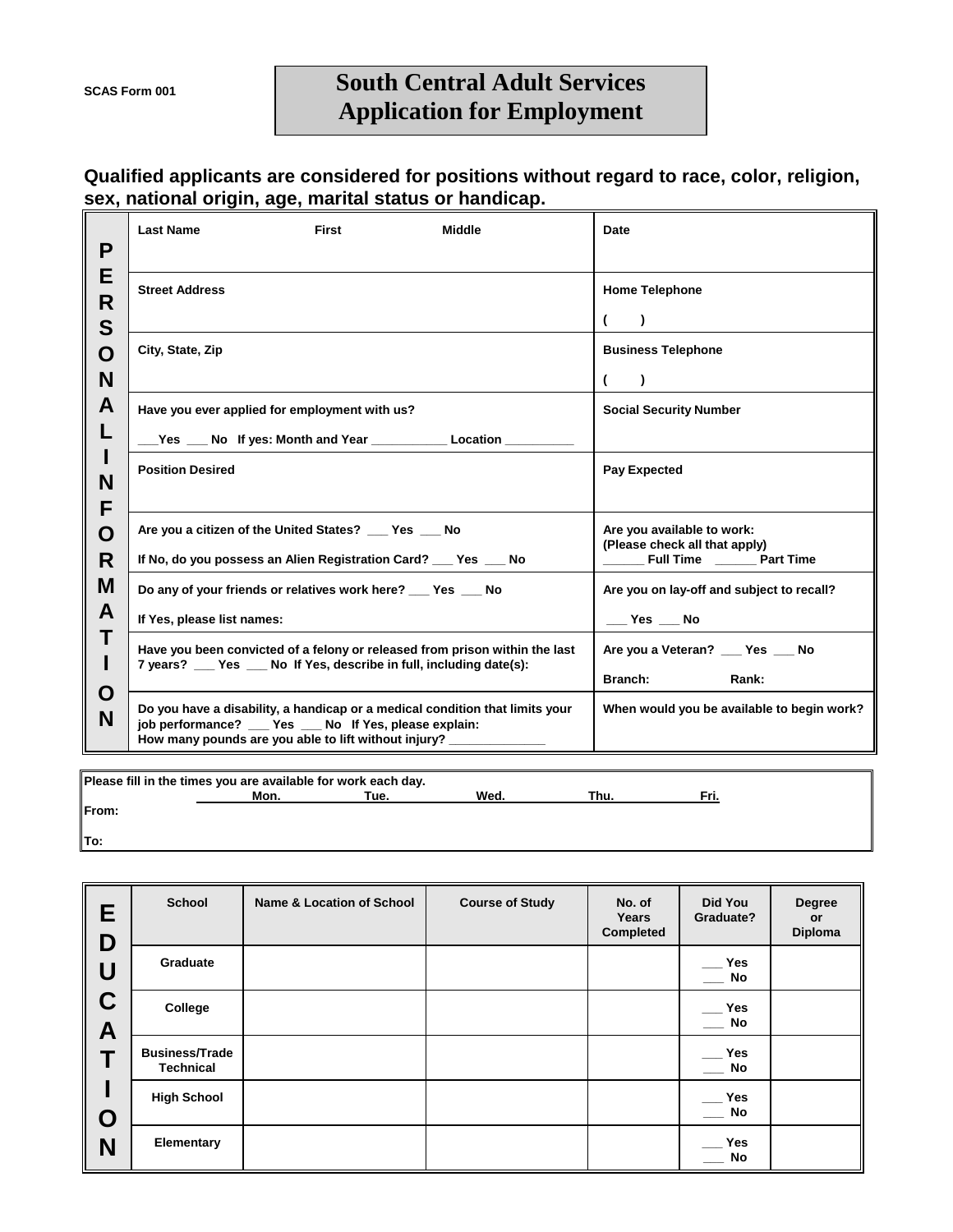## **EMPLOYMENT**

**Please give accurate, complete fulltime and part-time employment record. Start with your present or most recent employer.**

|   | <b>Company Name</b>                           | <b>Telephone</b>                                   |
|---|-----------------------------------------------|----------------------------------------------------|
|   | <b>Address</b>                                | Employed-(State month & year)<br><b>From</b><br>To |
| и | <b>Name of Supervisor</b>                     | <b>Hourly Pay</b><br><b>Start</b><br>Last          |
|   | <b>State Job Title and Describe Your Work</b> | <b>Reason for Leaving</b>                          |

|                | <b>Company Name</b>                           | <b>Telephone</b>              |  |
|----------------|-----------------------------------------------|-------------------------------|--|
|                |                                               |                               |  |
|                | <b>Address</b>                                | Employed-(State month & year) |  |
|                |                                               | <b>From</b><br>To             |  |
| $\overline{2}$ | <b>Name of Supervisor</b>                     | <b>Hourly Pay</b>             |  |
|                |                                               | <b>Start</b><br>Last          |  |
|                | <b>State Job Title and Describe Your Work</b> | <b>Reason for Leaving</b>     |  |
|                |                                               |                               |  |
|                |                                               |                               |  |

|   | <b>Company Name</b>                           | <b>Telephone</b>          |                               |
|---|-----------------------------------------------|---------------------------|-------------------------------|
|   |                                               |                           |                               |
|   | <b>Address</b>                                |                           | Employed-(State month & year) |
|   |                                               | <b>From</b>               | To                            |
| 3 | <b>Name of Supervisor</b>                     | <b>Hourly Pay</b>         |                               |
|   |                                               | <b>Start</b>              | Last                          |
|   | <b>State Job Title and Describe Your Work</b> | <b>Reason for Leaving</b> |                               |
|   |                                               |                           |                               |
|   |                                               |                           |                               |

| We may contact the employers listed above                   | <b>DO NOT CONTACT</b>               |  |
|-------------------------------------------------------------|-------------------------------------|--|
| unless you indicate those you do not want<br>us to contact. | <b>Employer Number(s)</b><br>Reason |  |
|                                                             |                                     |  |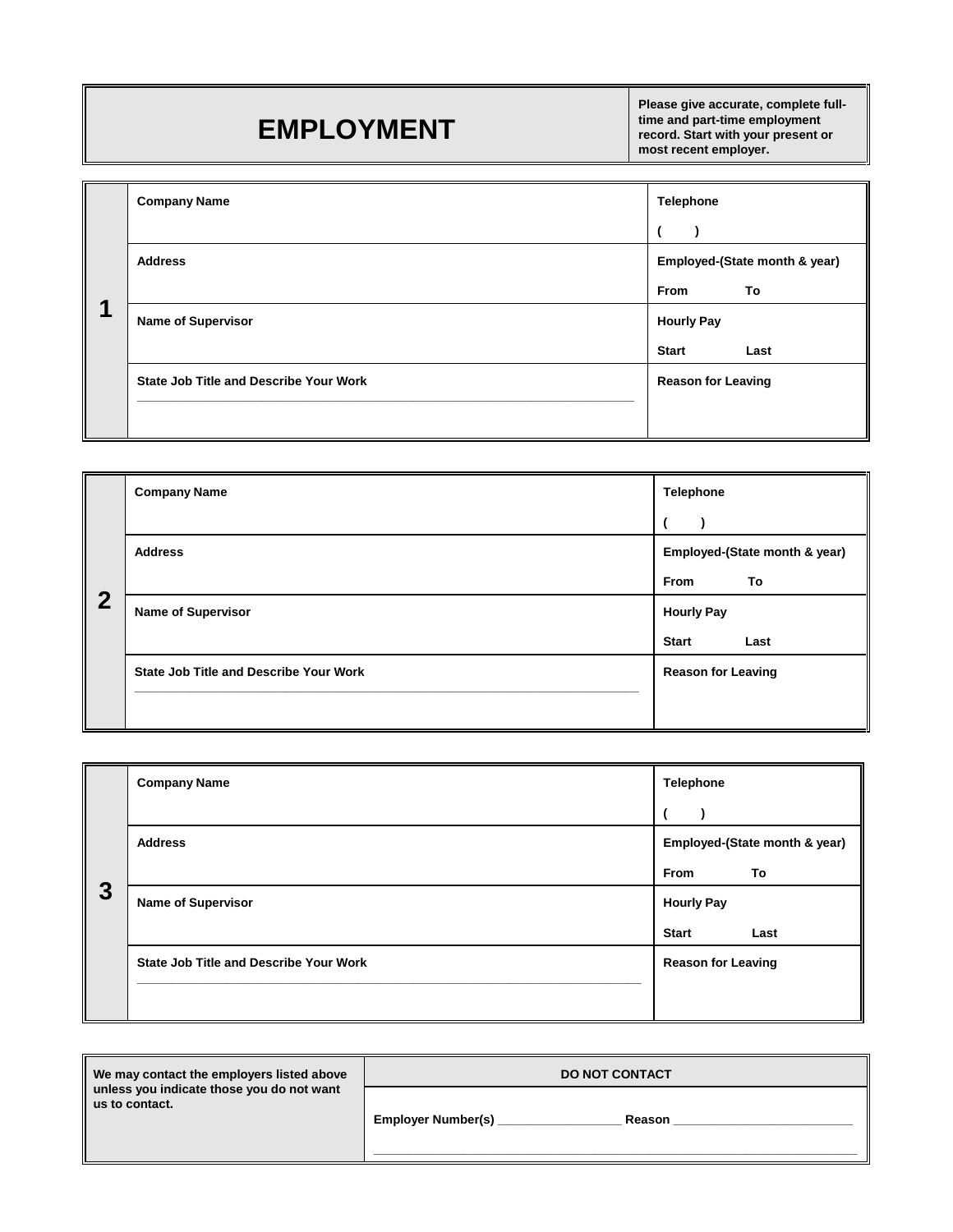| List special skills and qualifications acquired from employment and other experience: |  |  |
|---------------------------------------------------------------------------------------|--|--|
|---------------------------------------------------------------------------------------|--|--|

List membership in trade and professional organizations, and offices held, if any:

Please list volunteer activities:

Additional comments/information:

| REFERENCES: Please list below three individuals who are not related to you and are not previous employers. |                |                         |  |  |
|------------------------------------------------------------------------------------------------------------|----------------|-------------------------|--|--|
| <b>Name</b>                                                                                                | <b>Address</b> | <b>Telephone Number</b> |  |  |
|                                                                                                            |                |                         |  |  |
|                                                                                                            |                |                         |  |  |
| 2                                                                                                          |                |                         |  |  |
| 3                                                                                                          |                |                         |  |  |